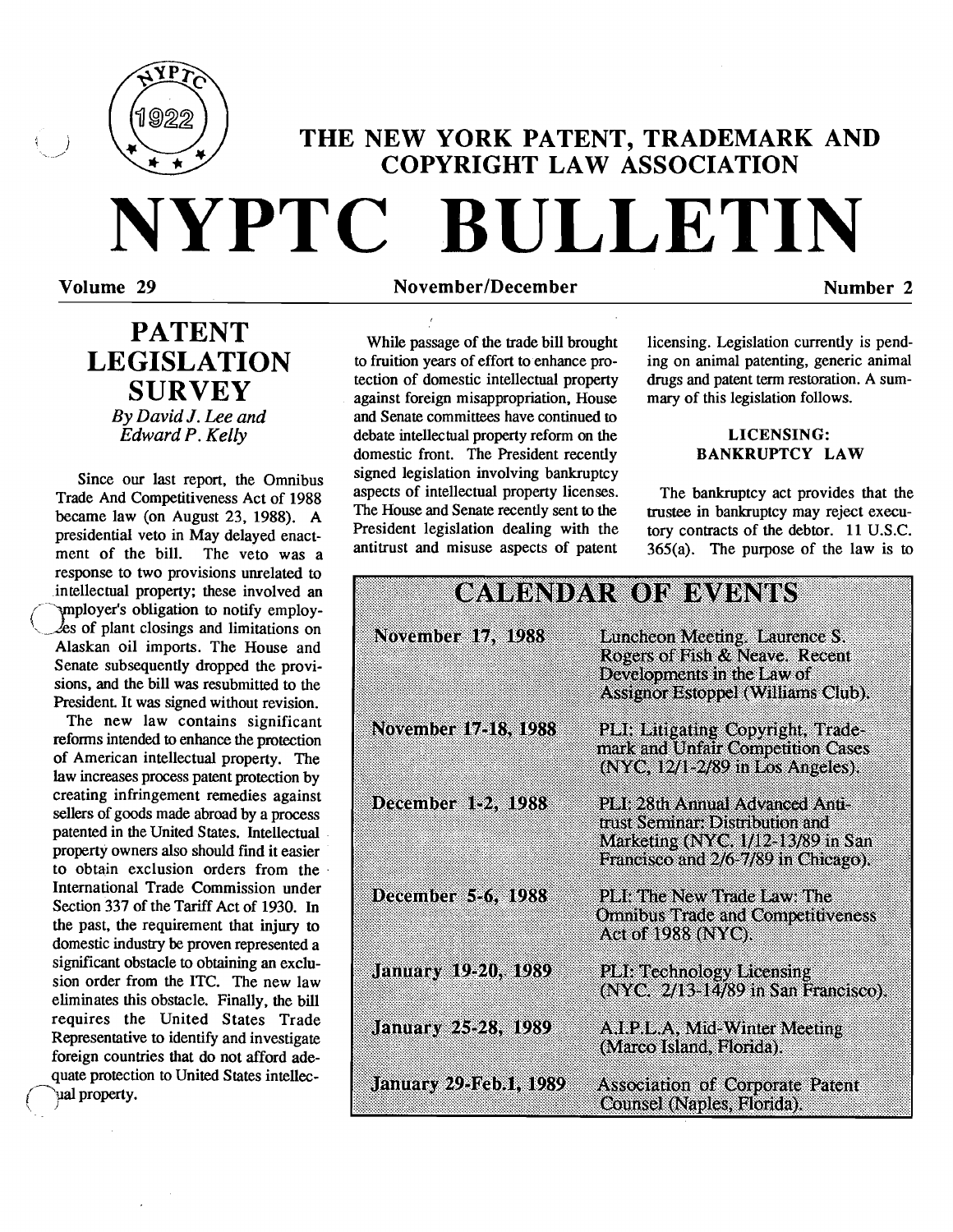assist the debtor by permitting the rejection of disadvantageous executory contracts.

When court decisions held that intellectual property licenses were executory contracts within the meaning of the bankruptcy act, potential licensees of new technology quickly perceived the risks inherent in investing money and resources to develop products based on intellectual property rights obtained through licenses. If the license could be rejected, and if the technology obtained was not available from another source, a new venture based on that technology could be lost.

On October 18. 1988, the President signed into law the Intellectual Property Bankruptcy Protection Act of 1988. This bill amends the bankruptcy laws to provide that, where a trustee rejects an executory contract involving intellectual property rights, the licensee may elect to retain its rights under the license to the extent that the rights existed immediately before the bankruptcy action commenced.

### LICENSING: ANTITRUST AND PATENT MISUSE CONSEQUENCES

The House and Senate have held numerous hearings on bills relating to the patent misuse and antitrust consequences of intellectual property licenses. These bills were drafted in response to the concern of "certain high technology industries regarding the ability of patent owners to fairly and freely license patented products and processes." Cong. Rec. 3/3/88, p. H698 (Rem. of Kastenmeier. D-Wis.). This concern was based on court decisions that held patent licenses to be antitrust violations or patent misuses.

Courts have held tying agreements to be per se antitrust violations where the tying product was patented. These decisions presumed economic power because the tying product was patented. The courts also have applied the equitable doctrine of patent misuse to tying arrangements. The patent misuse doctrine holds that a patent is unenforceable when it is used to violate the antitrust laws or is exploited in a manner that secures for the patent owner more than the patent laws provide.

A 1987 legislative proposal reflected a movement toward analyzing the economic realities of each patent licensing agreement to insure that it is truly anticompetitive before imposing antitrust sanctions. This Senate bill (S.438) (Leahy, D-Vt.) would have prohibited a court from finding a per se violation of the antitrust laws simply because a patent right was involved in the license agreement. The bill would have required a court to evaluate the license agreement under the same antitrust principles it would utilize in evaluating agreements that do not involve patent rights. The bill also would have provided that a licensing practice could not be condemned as patent misuse unless it amounted to an antitrust violation. A similar bill was pending in the House (H.R. 1155).

Another House bill introduced in Spring 1988 (H.R. 4086) (Kastenmeier, D-Wis.) differed significantly from these bills in that it would have retained the patent misuse doctrine where the licensing arrangement did not reach the level of an antitrust violation. The purpose of the House bill was to restate the judicially developed patent misuse doctrine and continue the policy of treating property rights granted by a patent differently from other forms of property rights. Critics testified in hearings before the House Subcommittee On Courts, Civil Liberties And The Administration of Justice that the differing public policies underlying the antitrust laws and the doctrine of misuse justified the existence of a misuse doctrine even when the conduct in issue was not an antitrust violation.

The House bill would have amended 35 U.S.C.  $\S 271(d)$  by reciting six examples of conduct deemed to be misuse and six examples of conduct deemed not to be misuse. Five of the six misuse examples were prefaced with the term "unreasonably" in order to continue the flexibility inherent in this equitable doctrine. The bill also would have amended 35 U.S.C. § 271 to recite that fraud or inequitable conduct in obtaining a patent is an affirmative defense to patent infringement.

The House and Senate recently reached a compromise on the proposed legislation. The law would prohibit a finding of patent misuse in two situations: (1) where the patent owner refuses to license or use any rights to the patent, or (2) where the patent owner conditions a license of patent rights or a sale of a pat $\epsilon$ ented product on the acquisition of  $\triangle$ license of rights in another patent or the purchase of an unpatented or separately patented product. The law provides an exception to this prohibition where the circumstances reveal that the patent owner has market power in the relevant market.

The compromise resulted from the fact that the Senate, in considering a bill relating to authorization legislation for the Patent Office (H.R. 4972), amended it to add the patent misuse provisions of S.438. The House passed H.R. 4972 but deleted the provisions concerning presumptions of market power from patented rights and further modified the misuse provisions. The Senate accepted these amendments and the new law has been presented to the President for signature.

#### ANIMAL PATENTING

The issues surrounding the patenting of animal life have been debated in the House and Senate since the Patent Office announced in April 1987 that it would. issue patents on non-naturally occurring,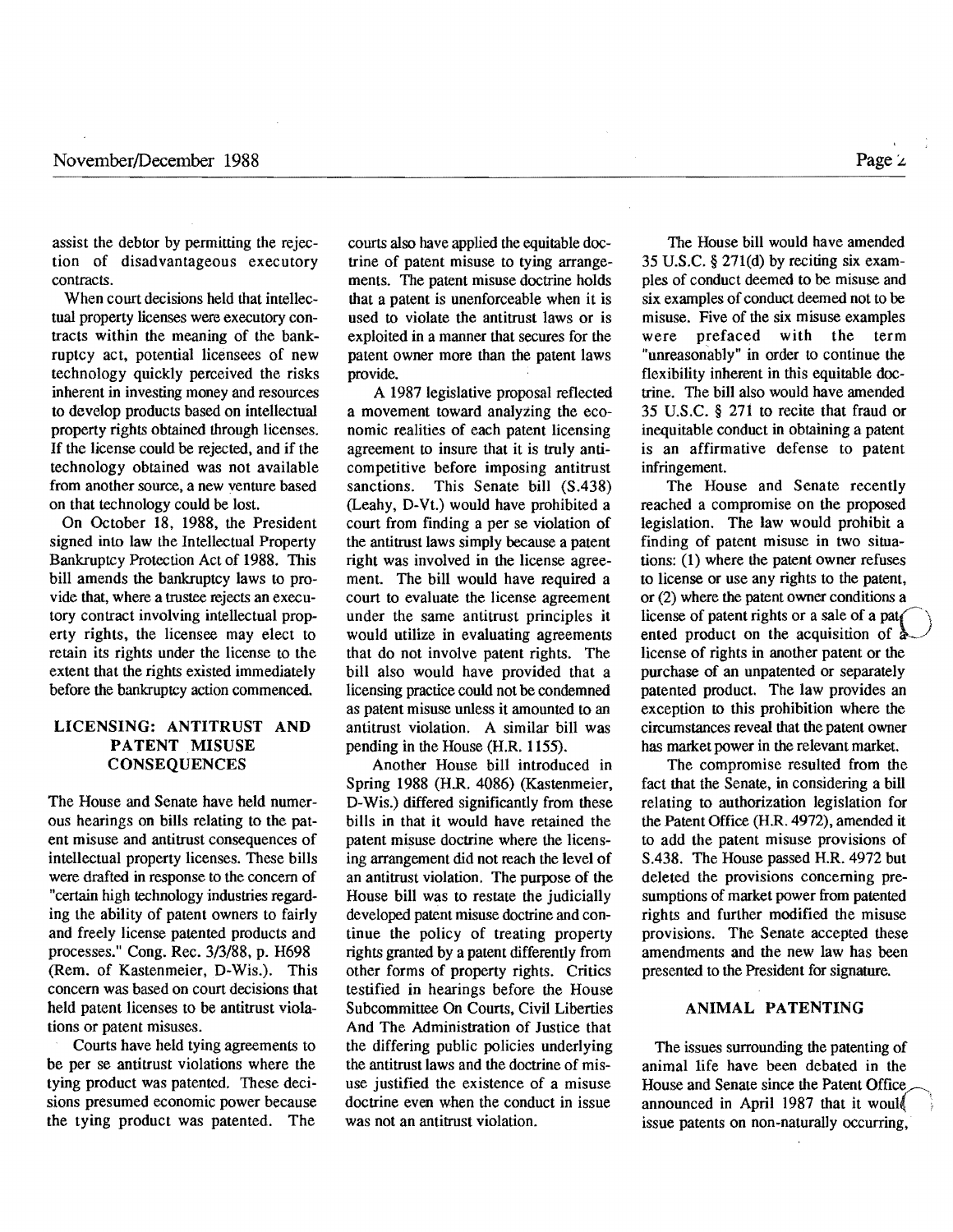non-human multicellular living organisms. The PTO's position is that this policy is consistent with Supreme Court precedent and the fact that the Office does not take ethical or moral considerations into account when ruling on patent applications. The PTO voluntarily imposed an eight-month moratorium on animal patenting in order to give Congress time to assess the implications involved. The moratorium expired in April of this year. Shortly after the expiration date, the PTO issued the first animal patent (covering a mouse genetically engineered to be subsceptible to carcinomas).

Against this backdrop, several bills have been proposed that attempt either to prohibit animal patenting or to present guidelines for dealing with the inevitable.

The Transgenic Animal Patent Reform Act (H.R. 4970) (Rep. Kastenmeier, D-Wis.) takes the latter approach. A trans-<br>A enic animal is defined as an animal whose germ cells contain genetic material originally derived from an animal other than its parent. While the bill would permit the grant of a patent covering a transgenic animal, it also would impose limitations on the rights of the patent owner. As initially proposed, the bill would have created infringement exemptions for researchers and small farmers who bred transgenic animals. The House Judiciary Committee later deleted the research exemption on the ground that the current law already shielded researchers. The Committee broadened the categories of farmers entitled to an exemption. The full House recently passed H.R. 4970 in its amended form.

A companion bill has also been proposed (H.R. 4971) (Rep. Kastenmeier, D-Wis.). This would give regulatory authority over animal patenting to the Agricultural Department, the Department of Health and Human Services and the Food and Drug Administration.

Legislation that would prohibit animal

patenting dates back to August 1987. A House bill was introduced that would impose a two year moratorium on animal patenting (H.R. 3119) (Rep. Rose, D-N.C.). A counterpart bill in the Senate (S.2111) (Sen. Hatfield, R -Ore.) would impose an indefinite prohibition. The House bill did not survive review by the House Subcommittee on Courts, Civil Liberties and The Administration of Justice this past July. A comparable Senate bill also was defeated in conference.

~.~/~.--------------------------~--------------------------------------------------------

### PATENT TERM RESTORATION

The Drug Price Competition and Patent Term Restoration Act of 1984, codified as 35 U.S.C. §156, sought to compensate a patent owner for market time lost while the product awaited premarket approval by the F.D.A. by extending the patent term in certain cases. One requirement for receiving an extension was that the patent in issue not previously have been extended.

A problem has arisen where more than one product subject to regulatory review is covered by the same patent. Senator DeConcini (D-Ariz.) has pointed out that "this situation makes it extremely difficult to obtain financing to develop additional drugs covered by the patent, some of which can be much more important and require much greater testing and studying before the F.D.A. can approve them." Cong. Rec.  $8/11/88$ , P.S1164. Senator DeConcini has introduced a bill  $(S.2744)$  to allow patent term restoration for each human drug covered by a patent that has been subjected to a separate regulatory review prior to commercialization. Under this bill, a patent claim covering more than one product or a method of using or manufacturing more than one product may be separately extended for each patented product or

method. The bill also contains a provision that would prevent a patent owner from attempting to obtain an extension by making minor changes in an existing product or method.

### GENERIC ANIMAL DRUGS

The Generic Animal Drug and Patent Term Restoration Act was introduced in the House in August 1987 (H.R. 3120) (Rep. Waxman, D-Calif.). Its goal was to stimulate a decrease in the price of animal drugs by expediting F.D.A. approval of generic copies, and also to stimulate the development of new animal drugs by extending the patent term for certain existing animal drugs.

This bill proceeded through House and Senate committees during the 99th Congress. Due to compromises reached in committee, the House bill was abandoned in favor of a clean bill in the spring of 1988 (H.R. 4982) (Rep. Tauke, R-Iowa). The new bill was substantially the same as its predecessor, but provided for longer periods of restoration.

The House recently passed H.R. 4982. An identical bill was passed in the Senate (S.2843). This legislation has been sent to the President for signature.

### PTO AUTHORIZATION LEGISLATION

The House and Senate recently passed a bill authorizing appropriations for the Patent Office for the next three years (H.R.4972). The bill provides for PTO expenditures of \$117,504,000 in 1989, \$125,210,000 in 1990 and \$111,984,000 in 1991. The bill would allow the Commissioner to establish reasonable fees for public use of automated search systems located in the Patent Office. •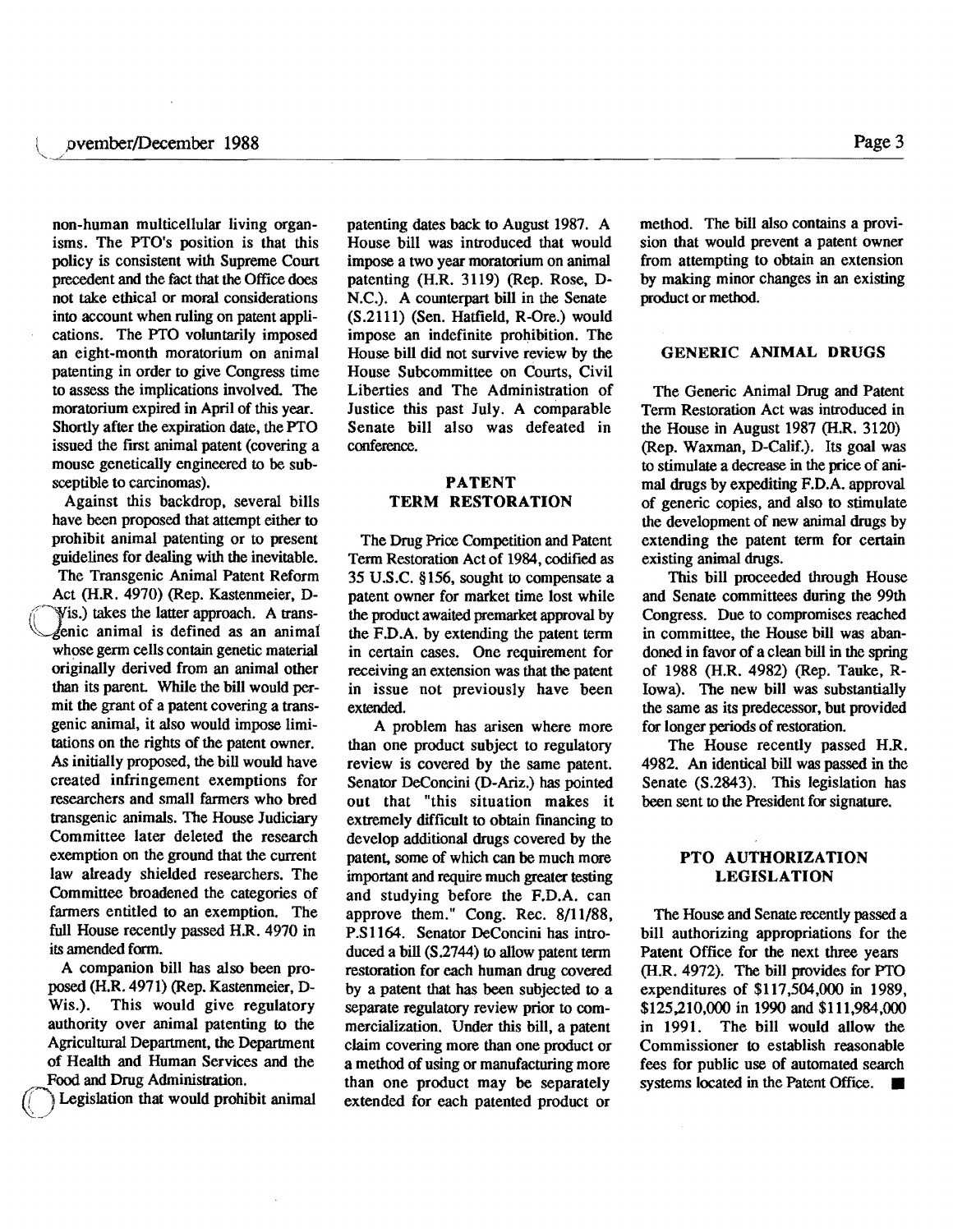# **"SECONDARY ISSUES" IN THE WIPO HARMONIZATION TREATY** *By Samson Helfgott*

Under the auspices of WIPO, the Committee of Experts representing national governments and observer organizations has been developing a Draft Treaty on the Harmonization of Patent Laws. The treaty language continues to be shaped and modified to conform with the consensus of views of the Committee participants. Although the treaty language is still being evolved, and in many cases substantive issues are still being argued, to a great extent the overall content and structure of the treaty has been established and the basic provisions have been broadly defined.

The "primary provisions" of the draft harmonization treaty are already well known and have been widely debated. These provisions may be summarized as follows:

- 1. A first-to-file system.
- 2. A grace period measured from the priority date.
- 3. Elimination of *In re Hilmer* and use of previously filed, subsequently published, applications only for novelty defeating purposes.
- 4. Product and process patents available in substantially all technical fields.
- 5. Process patents to include products made by the patented process.
- 6. Patent term: twenty years measured from the filing date.
- 7. Broad interpretation of claims and which would cover

equivalents.

It should be recognized, however, that the treaty covers more than just these basic principles. There are numerous other provisions that have either already been completely accepted by the Committee or are still under review by the Committee. These other provisions are quite significant and many of them can be "treaty breaking issues" to certain industries, technologies, or national governments. These items can form a list of "secondary issues" which must be seriously discussed and analyzed and a determination made whether they can be accepted as part of an overall "harmonization package." The following represents a summary of most of these "secondary issues." While by no means a complete list, it does represent those which are of a significant nature. It should be recognized that the treaty is not in its final form and many of these provisions may be modified during further revisions of treaty language. At the same time, additional issues may yet be developed during further Committee meetings.

#### "SECONDARY ISSUES" IN THE DRAFT TREATY

1. Permits national law to provide for filing an application by reference to an earlier application.

2. Permits national law to require for granting a filing date: the payment of a fee, filing in a certain language, or a claim (all of which can be submitted within a given time limit) or drawings (which cannot be corrected without losing the filing date, unless the drawings are stricken from the application).

3. Permits national law to require the description to state the advantages offered, if any, of the invention.

4. Permits national law to require a best mode.

5. Multiple claims on multiple claims

permitted.

6. Multiple claims can be in the alternative or cumulative.

7. Broad unity of invention rule permitting claims to a product, a process for manufacture of the product, use of the product, means for use of the product, and means for carrying out the use, etc.

8. A PCT application is considered as prior art in a country only after it enters the national phase of that country.

9. Existing exclusions from patent protection in national law of a country can be continued by that country for a limited number of years (e.g., excluding biotechnology inventions, pharmaceuticals, etc.).

10. National governments can exclude from infringement

a) Exhaustion of rights - worldwide<br>b) Private non-commercial acts

c) Experimental use

<sup>~</sup>Extemporaneous preparation for individuals in a pharmacy of a medicine for a medical prescription.

II. Preparation of data for governmental approval, which preparation occurs during the last year of a patent, is considered experimental use.

12. Contributory infringement is included as infringement. Inducement to infringe is not included.

13. Still uncertain: if "extension of process protection to products" should apply to animal species.

14. Still uncertain: if "reversal of burden of proof' applies only if a product (produced by a patented process) is "new", and if so, does it mean "new" on the date of invention, or the date of introduction to market, or the date of the infringement.

15. Still uncertain: if the description and drawings should be used to interpret claims at all times, or only when the claims are ambiguous.

16. Still uncertain: if infringement requires infringing every element of the claim, or only "essential elements" of the .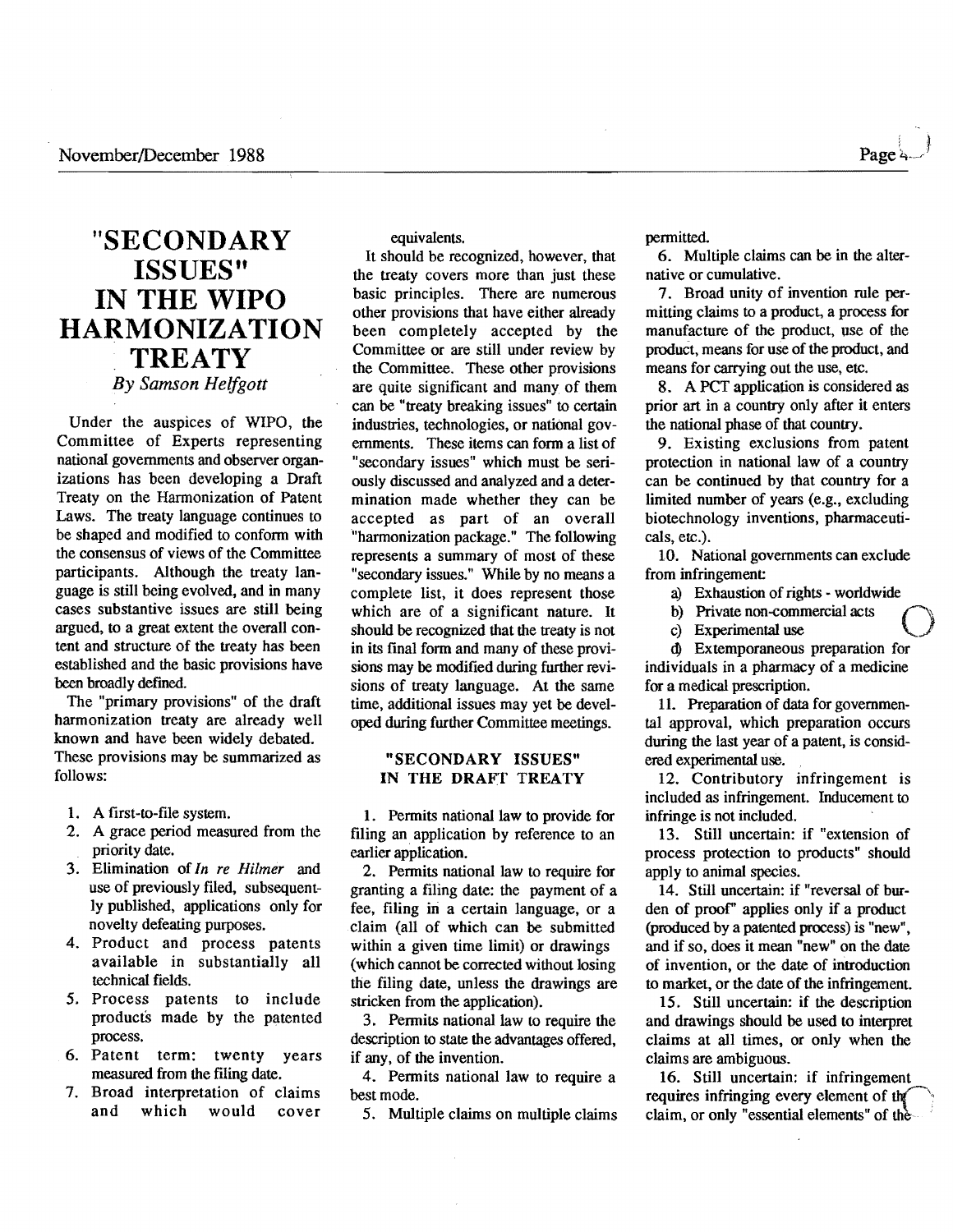claim.

17. Still uncertain: if the doctrine of equivalents applies to every element of the claim, or only to "essential elements" of the claim.

18. Still uncertain: if the doctrine of equivalents is a rule which must be followed.by judges in interpreting claims, or only a guideline to judges on how they can interpret claims.

19. Still uncertain: if it is possible to impose into the claims features from examples in the specification.

20. Still uncertain: if file wrapper estoppel is limited to where a limitation was introduced because of prior art, or always.

21. Still uncertain: whether the term of the patent (which extends from the fIling date) should begin from the priority filing date (either internal priority or \\.yxternal priority).

22. Still uncertain: if extensions of patent term should be permitted generally, or only in exceptional cases.

23. Still uncertain: whether limited transition periods be given to countries to continue existing national laws differing from the treaty, before they implement the treaty requirements.

24. Yearly maintenance fees are required on specified anniversary dates.

25. Although provisional protection is provided to patentee for compensation from an infringer from the date of publication to issuance, still uncertain:

a) if notice to infringer is required,

b) if suit must wait till after issuance,

c) if infringement must be of both published and granted claims.

26. Although prior user's rights are protected, still uncertain:

a) extent of prior use required, e.g., commercial or non-commercial, of preparation for use is enough, etc.

b) extent of continued use permitted;  $\&$ xpansion of such use; assignability of

such use; territory of use permitted; etc.

c) whether such rights are available if the prior user's knowledge is derived from the patentee.

27. Restoration of the right to claim priority will be granted upon showing of force-majeure circumstances, and the like. •

# **MOHONK CLE OUTING A HIT**

The 1988 CLE weekend seminar, held from November 11-13, 1988 at the Mohonk Mountain House, was a rousing success with approximately 150 members and their spouses in attendance. The weekend seminar was co-sponsored by the NYPTC, the Boston Patent Law Association and the New Jersey Patent Law Association. It was such a success, in fact, that the number of rooms allocated for Association members was quickly filled, and some members had to stay in adjacent facilities. Reservations have already been made to repeat the seminar at Mohonk next year.

The program commenced on Friday afternoon with a talk by DipI. BioI. Ingeborg Voelker on the subject of "Patenting Life-The View of the European Patent Office." It was followed by a welcome reception for members and dinner.

### SATURDAY PANEL DISCUSSIONS

Saturday started off with welcoming remarks by David H.T. Kane, NYPTC president; John M. Skenyon, president of the Boston Patent Law Association; and Arthur J. Plantamura, president of the New Jersey Patent Law Association.

A Panel Discussion followed on the topic of "Harmonization-First to File Versus First to Invent". The panel was moderated by Ian D. Calvert, Vice-Chairman of the PTO Board of Patent Appeals and Interferences. James W. Badie addressed the issue of "Pro First to Invent" while Thomas E. Spath advocated the position of "Pro First to File." A second panel discussion directed to "Patent, Copyright and Trademark Protection of Product Configurations" was moderated by Howard B. Barnaby. Walter E. Hanley, Jr. spoke on the use of patents to protect product configurations. Albert Robin spoke on trademarks and Robert M. Kunstadt on copyrights.

The Saturday morning session concluded with a "Workshop" on the topic of "How to Handle an Appeal Before the Federal Circuit and the Board". Joseph J. Brindisi moderated the workshop with participation from the Hon. Francis X. Ginhardt, clerk of the CAFC, on handling appeals before the Federal Circuit and Eugene Rzucidlo on practice before the PTO Board of Appeals and Interferences.

A dinner reception was held on Saturday evening and Chief Judge Howard Markey of the Court of Appeals for the Federal Circuit addressed the membership.

### SUNDAY DEBATE AND DISCUSSIONS

The Sunday morning session opened with a debate on the issue of whether "Genetically Altered or Modified Life Forms Properly Define Patentable Subject Matter under 35 U.S.C. Sec. 101." The debate, which was moderated by Chief Judge Howard Markey, included Paul Clark advocating the pro position and M. Andrea Ryan advocating the con position. This was followed by a panel discussion on "Corporate Counsel's Role in Expediting Litigation and Minimizing Litigation Costs." Participating on the panel were William J. Gilbreth, Harry F. Manbeck, Jr., Roy H. Massengill and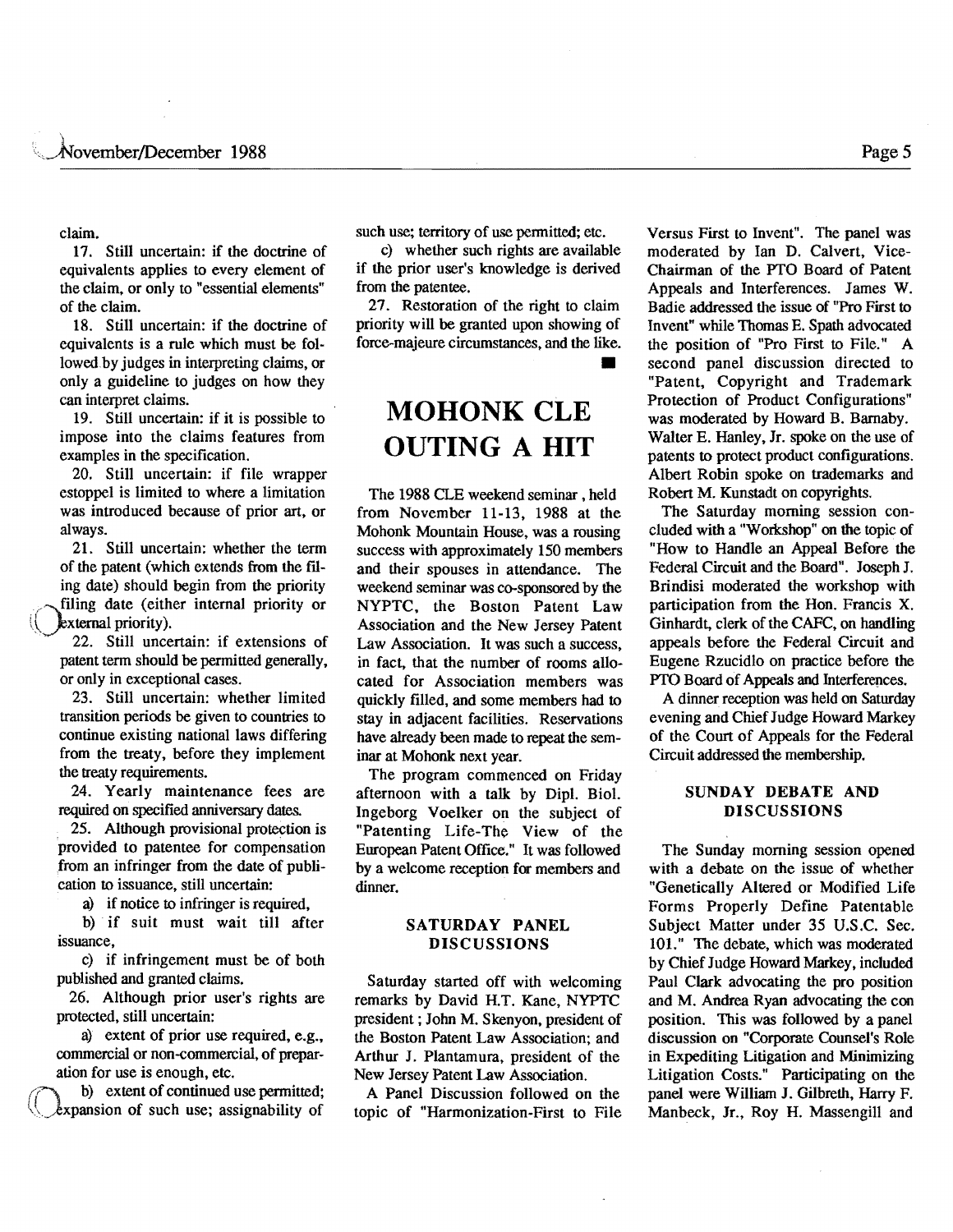Page 6

David Bender.

The Sunday morning session concluded with a talk by the Hon. Rene D. Tegtmeyer, Assistant Commissioner for Patents of the PTO on the topic of "Patent Office Update--Recent PTO Developments, Including Reissue and Reexamination. "

### MOHONK REBOOKED FOR NEXT YEAR

The overwhelming impression of the CLE meeting was quite favorable resulting in rebooking for next year. No doubt, after the success of this year, additional space will be reserved for next year thus permitting the accommodation of all association members at the main house. Special thanks and appreciation must be extended to Ed Filardi, chairman of the extended to Ed Filardi, chairman of the CLE Committee, for his efforts in coordinating the event.

# **INDUSTRIAL DESIGN LAW CONFERENCE PLANNED**

A national conference on industrial design and practice will be held at the University of Baltimore Law School, on March 10 and 11, 1989 (Friday and Saturday). It is co-sponsored by the American Bar Association, The American Intellectual Property Law Association, Industrial Designers Society of America, The Association of Professional Design Firms, The American Society of Furniture Designers, and the University of Baltimore School of Law. Practitioners, designers, scholars and government agency staff will participate in the discussions that will help determine the future

form of industrial design protection in the U.S.

The trade deficit and other economic issues have forced U.S. industry to reexamine its products to develop a competitive edge. Improved industrial product and the protection of these designs has been one of the major ways recognized to increase product competitiveness. .

Other countries have introduced or are considering significant changes in their industrial design protection laws, and the U.S. has legislation under consideration for another form of design protection that many argue is a needed improvement

This conference will address how to protect industrial designs and what can be protected in the U.S. and in several key countries.

Speakers will address such topics as:

• Evolution of the nonobviousness standard, Section 103 in the design patent law;

• Protection of products and component parts using design laws;

• The limits on trade mark protection for product designs;

• How the design U.S. protection system has worked for a U.S. lamp manufacturer;

• How industrial designers feel about the U.S. industrial design protection system; and

• How practitioners view the U.S. design protection system.

Recent international developments will be reported on by persons involved in these events, including:

• U.K. proposal for a new design protection system;

• Use of the Hague agreement for simplified, multi-country filing of design registrations;

• Canadian industrial design law changes; and

• Japanese industrial design practice and considerations for change.

Experts from the U.S. Patent &

Trademark Office and the Copyright Office will discuss their procedures on design protection and related design protection laws. They will suggest how to work more effectively with them.

Litigation aspects of design protection will be discussed, and a designer who has been an expert witness in a design patent case will review his experiences.

An optional, special session devoted to introducing design protection law will be held. Speakers include a designer/lawyer who teaches intellectual property law at Ohio State University School of Design, and the chairman of the Industrial Design Committee, ABA, Section of Patent, Trademark & Copyright Law. A U.S. Patent & Trademark Office design group examiner will assist in explaining design patent practice. This session is an excellent opportunity to learn fundamentals of industrial design law and practice, for lawyers who are thinking about spendingmore time in this field or designers who are interested in understanding how to utilize more effectively the legal system for protection of their designs.

Scholars from several universities will give their views on present U.S. and foreign design laws and their recommendations concerning the effectiveness of the systems.

For more information and registration materials, contact William T. Fryer, III, Conference Coordinator, University of Baltimore School of Law, 1420 N. Charles Street, Baltimore, Maryland 21201, U.S.A.. Telephone (301) 625 3396. •

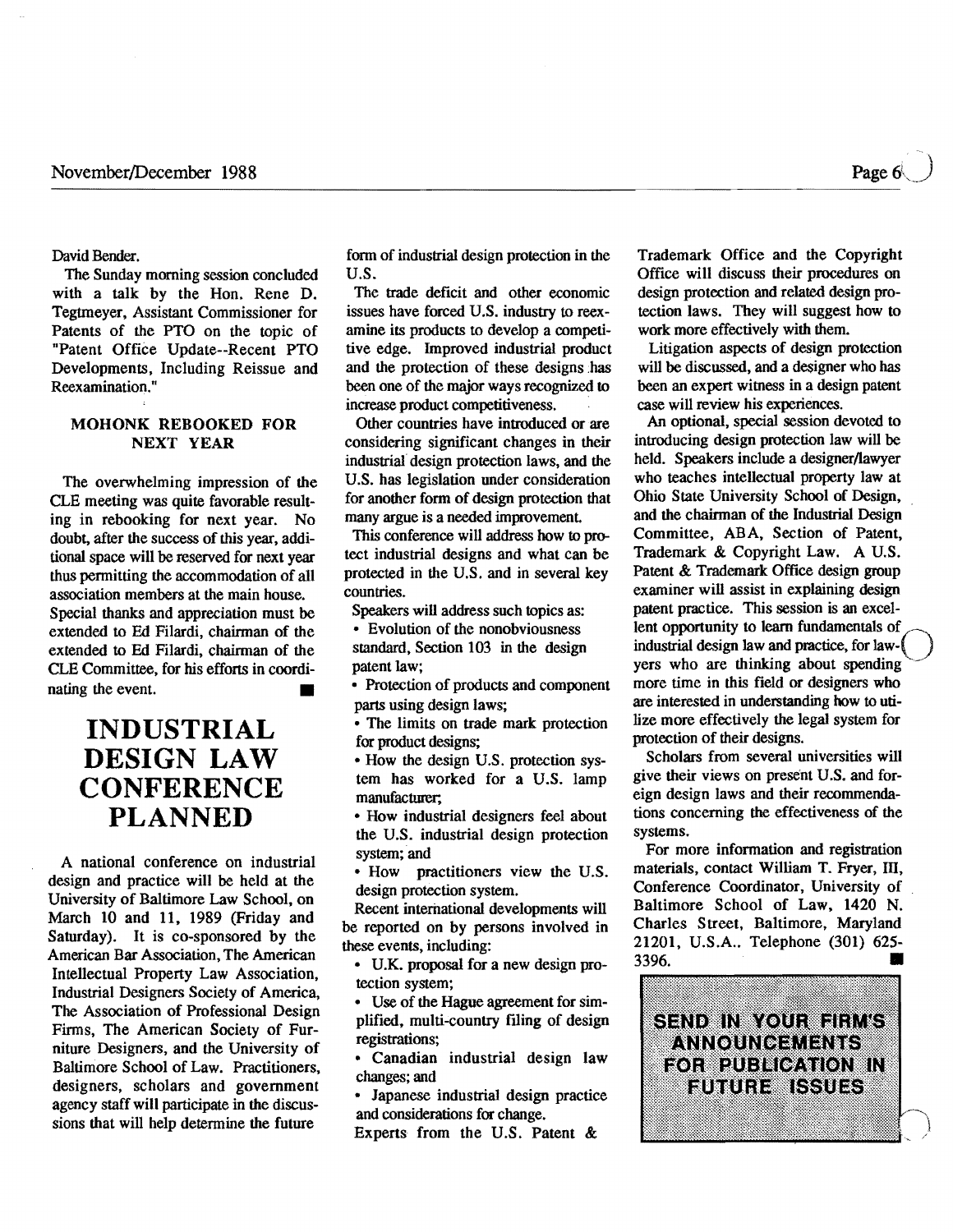# **RECENT DECISIONS OF INTEREST** *By Thomas A. O'Rourke*

## TRADEMARKS: ANTI-DILUTION STATUTES

The seventh Circuit rejected defendants fair use defense to an action brought under the Illinois anti-dilution statute in *Ringling BrOS.-Barnum* & *Bailey Combined Shows, Inc.* v. *Celozzi-Ettelson Chevrolet.* 36 BNA PTC] 407 (7th Cir. September 15, 1988). In Ringling Bros., the defendant, a used car dealer, used the slogan "The Greatest Used far Show on Earth"

Ringling Bros. alleged dilution of its famous slogan and claimed that its 100 year use and its annual advertising of \$10 million dollars as proof of the slogan's distinctiveness. Defendant contended that its use of the slogan was a fair use under 15 U.S.C. §1115(b)(4) which pre-empted statute.

In rejecting the fair use defense, the Seventh Circuit focused on the fact that there was no good faith adoption of the slogan, and that the defendant's slogan was neither descriptive of the cars it sells nor the services offered by ihe defendant In addition, the Court of Appeals held there was no conflict between the federal trademark laws or the anti-dilution statute that required preemption.

#### TRADEMARKS: PUNITIVE DAMAGES

The Second Circuit in *Getty Petroleum Corp.* v. *Bartco Petroleum Corp..* 36 BNA PTC] 633 (2nd Cir. October 13, 1988) reversed an award of punitive damages in a trademark infringement action. In *Getty.* the jury awarded \$2 million in punitive damages for infringement of Getty's trademark.

On appeal, the Second Circuit held that even though defendant failed to object to the jury charge on punitive damages, the Court of Appeals could consider whether a jury instruction is legally proper. In reversing the award of punitive damages, the Court of Appeals focused on

the statutory language and held that as the wording of the statute does not expressly provide for punitive damages, such damages could not be awarded. The Court relied on the statutory history and the Supreme Court's decision in *Fleischmann Distilling Corp.* v. *Maier Brewing Co.,*  386 U.S. 714 (1967). In *Fleischmann,*  the Court held that the federal courts lacked the power to award reasonable attorney's fees in trademark infringement actions because Section 35 did not contain an express provision for such fees. The Second Circuit also distinguished its earlier opinion in *Quaker State Oil Refining Corp.* v. *Kooltone. Inc., 640*  F.2d 94 (2d Cir. 1981), Because the appellants in *Quaker State* failed to challenge the award of punitive damages on appeal and accordingly, the case could not have precedential value on the issue of punitive damages.

## PATENTS: ATTORNEY'S FEES

An award of attorney's fees was denied in *Xantech Corp.* v. *Ramco Industries. Inc.,* 36 BNA PTC] 583 (N.D. Ind. September 29, 1988), where the plaintiff